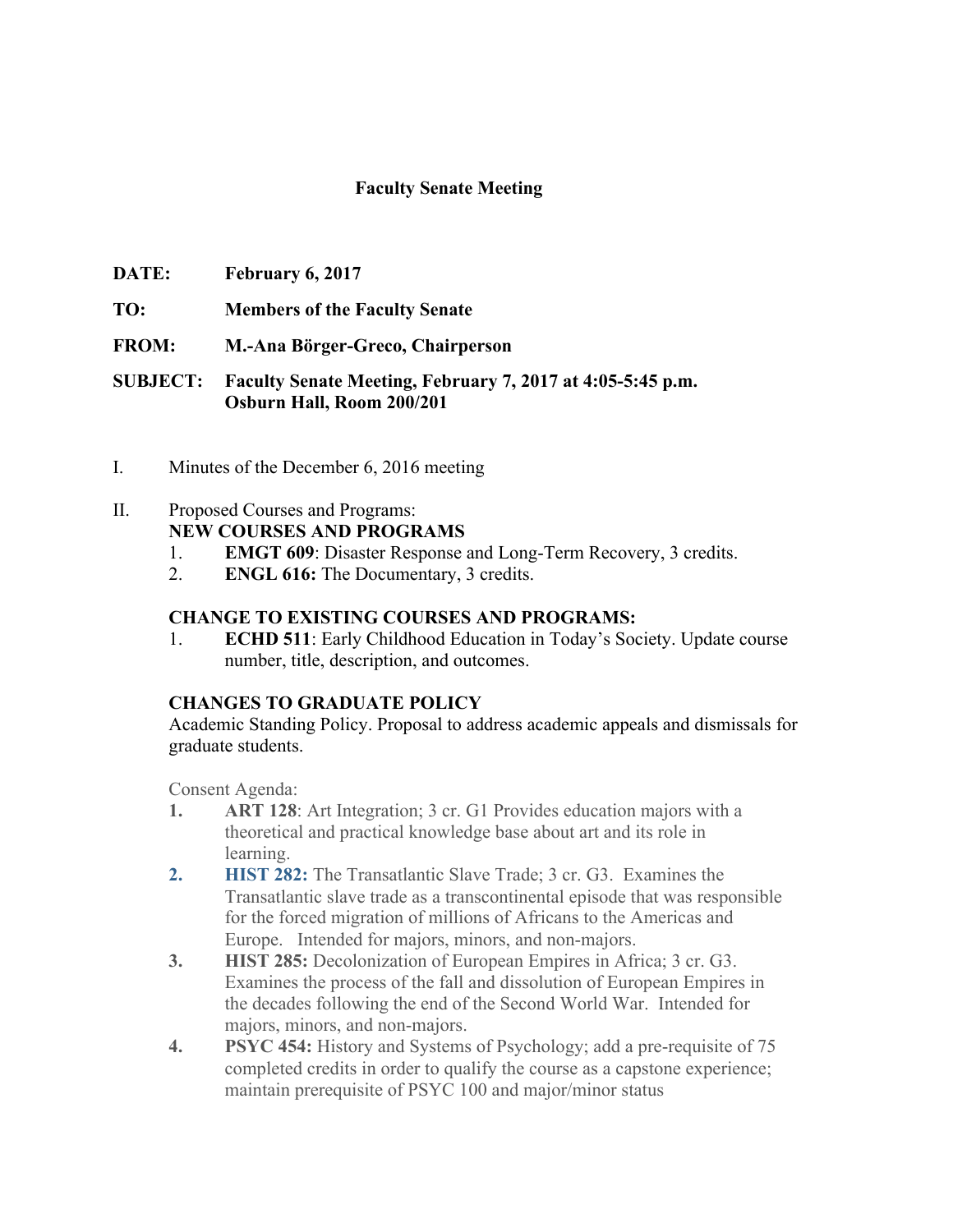- **5. PSYC 455:** Seminar in Psychology (old title: Senior Seminar); change in title; change prerequisites from "senior [psychology majors only" to "junior and senior psychology majors; permission of instructor"; change number of credits from "3" to "1-3"
- **6. HIST 218:** People and the Environment,3 cr. G3. W. Introduction to the methods and insights of environmental history in Europe and the Americas from 1500 to present. Intended for majors, minors, and broad audience.
- **7. EHEM 319:** Emergency Management Planning, 3 cr. Provides in-depth analysis of planning methodologies and constructs as well as pitfalls and limiting factors in the development and execution of emergency management plans at the strategic, operational, and tactical levels. Intended for students in minor and MDST concentration.
- III. Report of the Faculty Senate Chairperson I wish you all happy a happy and successful new academic year!
- IV. Report of the Student Senate President
- V. Report of the Graduate Student Association
- VI. Report of the Administrative Officers
- VII. Announcement of any new courses and programs or changes to existing courses and programs

To be found on the consent agenda at our next meeting:

# New Courses

**BIOL 329**: Plant-Insect Interactions; 3 cr. Examination of the chemical and biological interaction between plants and insects.

**BIOL 442**: Wildlife Ecology & Management; 3cr. How the understanding of wildlife ecology, history, policy, and statistics help shape the decisions a wildlife manager makes in the real world.

Change to Existing Course:

**BIOL 418** (previously 516): Aquatic Entomology; change course number to undergraduate level; addition of new prerequisites and removal of old prerequisites no longer relevant; updated course description and a substitution for a past course element.

# New Programs:

The Culture Studies Option within the French, German, and Spanish major, as well as the Culture Studies Option within the Foreign Language minor

- VIII. Reports of the Faculty Senate Standing Committees
- IX. Reports of the Faculty Senate Special Committees --none --